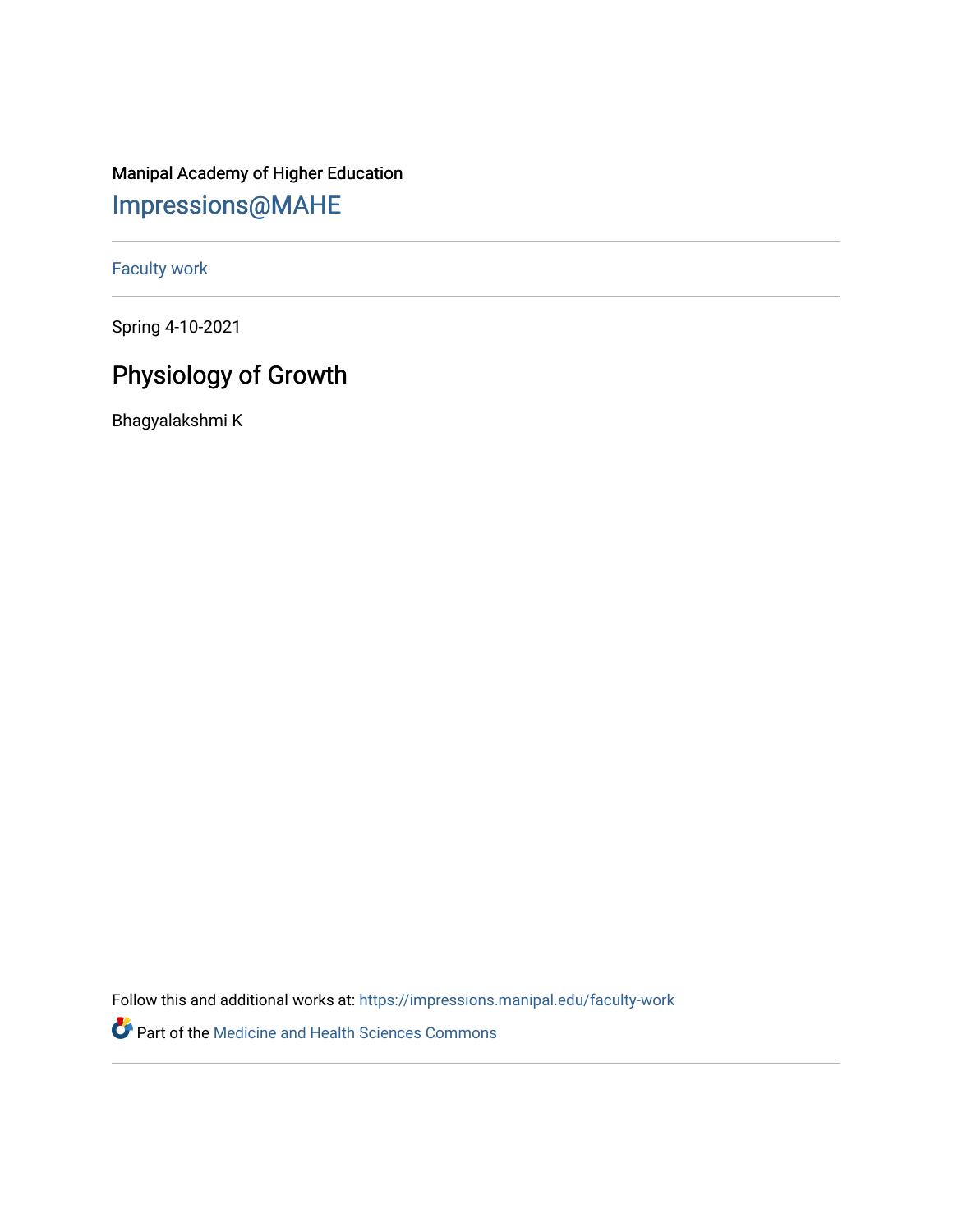# Dr.Bhagyalakshmi

### Physiology of growth

 The commencement of human growth physiology includes the dynamic period with cleavage of the zygote and ending with completion of adolescence marked by the end of long bone growth. The definition of growth as per the scientists like Todd, Huxley, Meridith is the process of physical maturation resulting in an increase in size of the body and various organs occurring by multiplication of cells and increase in the intracellular substance.

Growth: Increase in the number and size of the cells of an organ. Growth per se refers to an increase in the physical size, as the child grows to adulthood. The phases of growth include prenatal, infancy, childhood, and adolescence

Development: Refers to maturity i.e improvement in capability of tissue Terms growth and Development are interdependent, so termed together signify a process of maturation, both in quality and quantity

Differentiation: Means transformation of homogeneous group of cells into different types each type differing with another histologically and physiologically

Hypertrophy: Growth of Individual cell, Increase in the size of the cells

Hyperplasia: Increase in the number of cells

The phases of growth include prenatal, infancy, childhood, and adolescence. Growth of different parts of body does not follow a uniform pattern. Scammon used tissue and organ weights at each age to characterize growth of the body into four basic curves – the general curve (physical dimensions), neural, genital and lymphoid.

General growth Curve: After birth there are 4 distinct phases of growth / growth periods which include

Period of rapid growth infancy Slow progressive growth 3-12yrs Pubertal growth spurt Slow growth 20 to 30yrs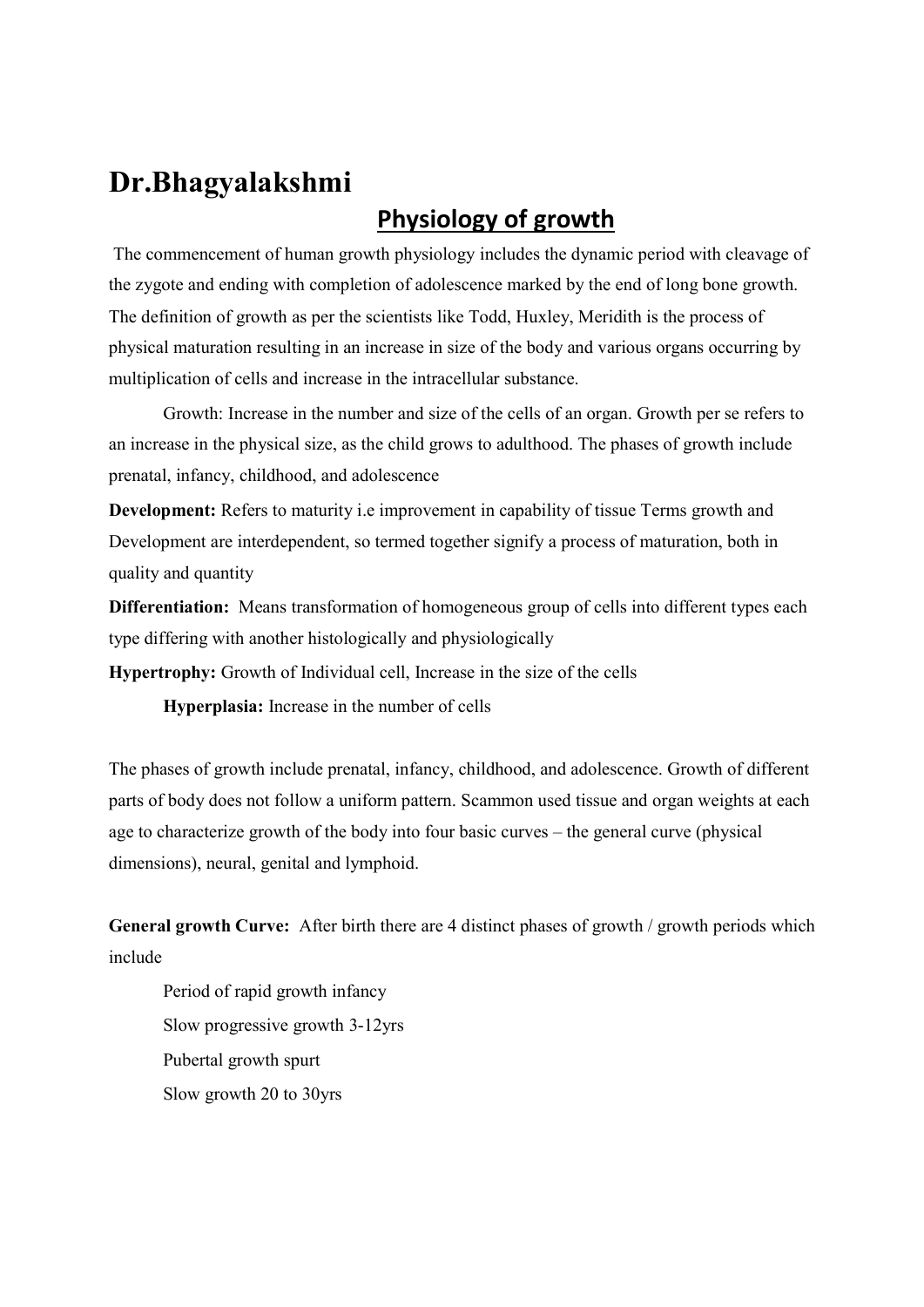Growth chart used as tool for tracking child's physical growth and development. This helps in ensuring whether child is gaining proper weight, height and head circumference. Precocious puberty: puberty that starts before age 8 in girls and 9 in boys. Delayed puberty: In females, lack of breast development by 13 years or a lack of menarche by 16 years. In males, lack of testicular enlargement by 14 years or more than 5 years between testicular enlargement and completion of puberty

Following illness or starvation in children there is a period of Catch-up growth. Growth rate is greater than normal. The accelerated growth usually continues until the previous growth curve is reached. Then slows to normal and continues as earlier.

Neural growth Curve involves, brain, spinal cord and visual apparatus growth. 66% of neural growth occurs by the end of 1 year, 80% by 2yrs and almost fully developed by 5 years. Measurement of head circumference is a very good indicator of proper brain growth. This pattern of neural growth- "Small body benefits from large brain" is a good example of evolutionary adaptation.

Lymphoid growth Curve: Rapid growth in childhood. By the age of 8-10yrs- size of tonsils and adenoids are larger than adult size and decline in size after that.

Reproductive growth Curve: Gonads and accessory organs of reproduction remain dormant until puberty. Remarkable growth occurs at the time of puberty. Gonads required for the preservation of species, so this function can wait till organism can preserve self.

 The process of growth is influenced by various factors like hormonal, genetic, nutritional and environmental factors.

#### Hormonal effects:

Various hormones affect growth and development which includes Growth Hormone(GH), somatomedins, thyroxine, insulin, androgen and estrogen, adrenocortical hormones. Growth in utero is independent of fetal GH though plasma GH is elevated in newborns. Subsequently, average resting levels fall but spikes of growth hormone secretion are larger, especially during puberty. The various abnormalities of growth hormone include dwarfism, gigantism and acromegaly. Dwarfism: Short stature can be due to GRH deficiency, Growth hormone deficiency and deficient secretion of IGF-I or growth hormone receptor gene